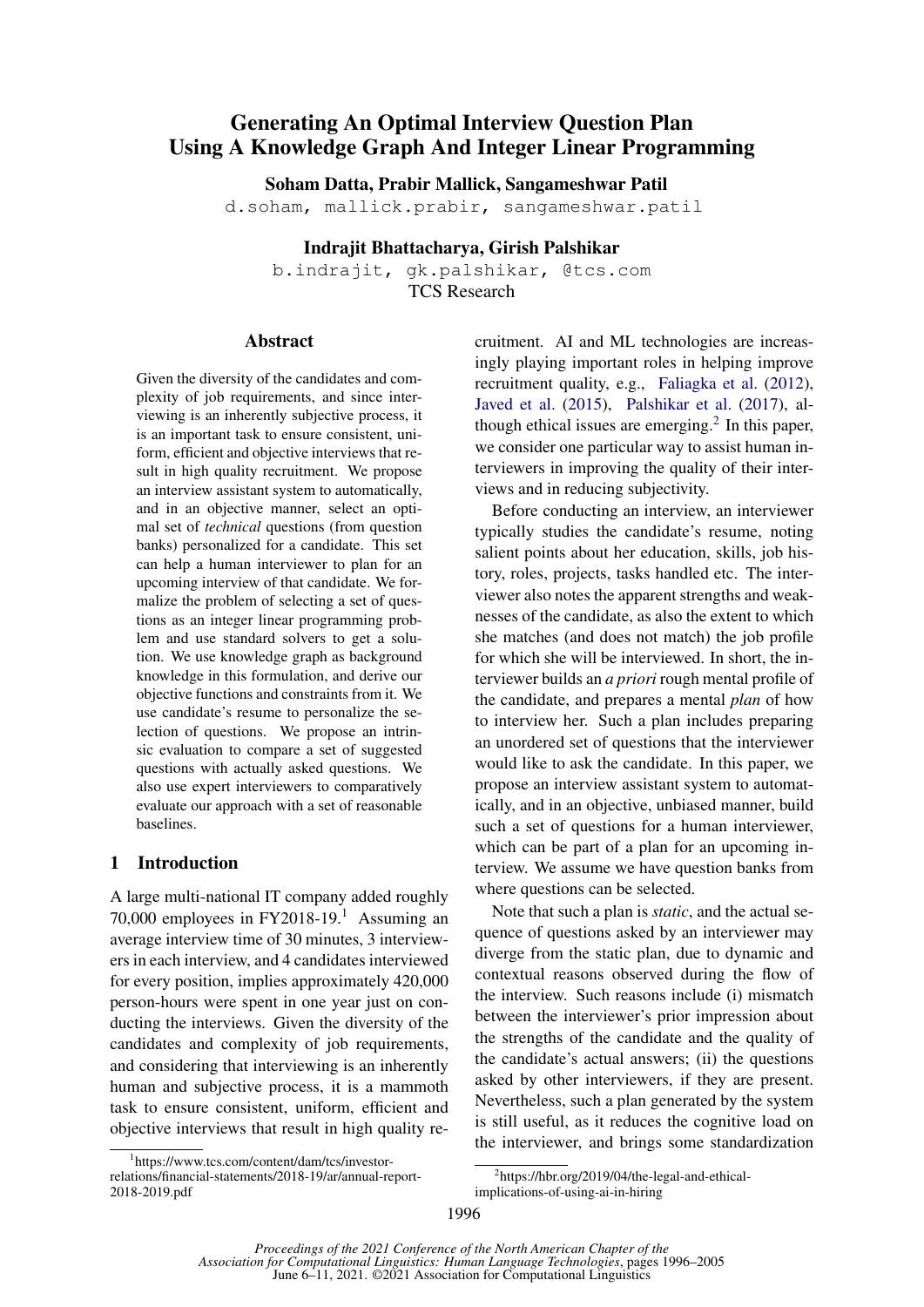and objectivity to an interview. Having a systemsuggested set of questions, personalized for a particular candidate, before starting the interview is useful for the interviewer. The questions help in getting to a good start and also give ideas about where to focus during the interview.

The novel contributions of this paper are as follows. We formalize the problem of selecting a set of questions as an integer programming optimization problem and use standard solvers to get a solution. We use knowledge graph as background knowledge, and formulate our objective functions and constraints from it. To our knowledge, this is the first paper to address the problem of creating an optimal interview plan. We report experiments on a real dataset of candidates and interview questions and compare against a state-of-the-art baseline using both intrinsic and human study based evaluation.

The rest of the paper is organized as follows. Section [2](#page-1-0) summarizes related work, Section [3](#page-2-0) formulates the optimization problem, Section [4](#page-5-0) gives details of our novel evaluation measure, Section˜refsec:nlp describes the use of NLP techniques to build the requisite resources, Section [6](#page-6-0) describes the baselines used for comparison, Section [7](#page-7-0) describes the our experimental results, and Section [8](#page-8-1) concludes the paper.

## <span id="page-1-0"></span>2 Related Work

Work in this paper is close to the field of *computerized adaptive testing (CAT)* [\(Van der Linden](#page-9-2) [and Glas,](#page-9-2) [2000\)](#page-9-2), where the task is to select questions (also called *items*) *on-the-fly* from a question bank, depending on how the student has answered the questions so far (i.e., adjusting to her ability level), with goals of creating shorter tests that yield better differentiation among students. CAT techniques are used in large-scale general online examinations like GRE, and in specialized medical licensing or certification examinations, e.g., in clinical pathology, emergency medicine, and pharmacy. We are not aware of any work on applying CAT techniques to interviews.

We first outline the key differences between our work and CAT, which stem from the obvious differences between interviews and examinations. Interviews are not really examinations, but are human, face-to-face, oral, and two-way interactions among a single candidate and possibly multiple interviewers. There is no set question paper,

no rigid time-limit and interview questions need short free-form textual or spoken answers whereas CAT deals mostly with examinations administering multiple-choice questions. Unlike an examination, the interactions are two-way; e.g., the candidate can ask for clarification about a question. Goals of an interview are different from that of an examination, e.g., assessing fitment for job position requiring multiple skills, rather than assessing depth and breadth in a fixed subject. Students are anonymous in CAT, whereas interviewers have detailed knowledge about the candidate; e.g., through her resume. CAT is about a dynamically assembled, personalized, sequence of questions which are dependent on the student's answers so far, whereas in this paper we deal with a static one-time selection of interview questions, with no dynamic adjustment as per the candidate's answers i.e., in this paper we cannot estimate the candidate's latent abilities, since we do not have her answers. This prevents a direct comparison of our work with most CAT techniques.

See [Han](#page-9-3) [\(2018\)](#page-9-3) for a review of CAT research. The key aspects of CAT are: item selection criteria, content balancing (ensuring coverage of all sub-areas in the subject) and item exposure control (using randomization to prevent excessive item reuse across multiple examinations). Many item selection approaches are formulated using item response theory and use information-theoretic criteria; e.g., Fisher information [\(Weiss,](#page-9-4) [1982\)](#page-9-4), efficiency balanced information (EBI) [\(Han,](#page-9-5) [2012\)](#page-9-5), Kullback-Liebler information [\(Chang and Ying,](#page-8-2) [1996\)](#page-8-2). Various item exposure control methods have been proposed to reduce overuse of "good" items; see [Stocking and Lewis](#page-9-6) [\(2000\)](#page-9-6) for a survey of early methods.

While some CAT systems use the above 3 aspects separately, the *automated test assembly (ATA)* approaches use them together in an optimization framework such as linear programming or mixed integer programming, where content balancing criteria are constraints and item selection criteria are objective functions; e.g., [Theunis](#page-9-7)[sen](#page-9-7) [\(1986\)](#page-9-7), [der Linden and Boekkooi-Timminga](#page-8-3) [\(1989\)](#page-8-3), [Stocking and Swanson](#page-9-8) [\(1993\)](#page-9-8), [Swanson](#page-9-9) [and Stocking](#page-9-9) [\(1993\)](#page-9-9). For a comparative analysis of such optimization approaches, see [der Linden](#page-8-4) [\(2005\)](#page-8-4) and [Luo](#page-9-10) [\(2020\)](#page-9-10). Again, it is difficult to directly compare our work with these optimizationbased approaches, because of our static setting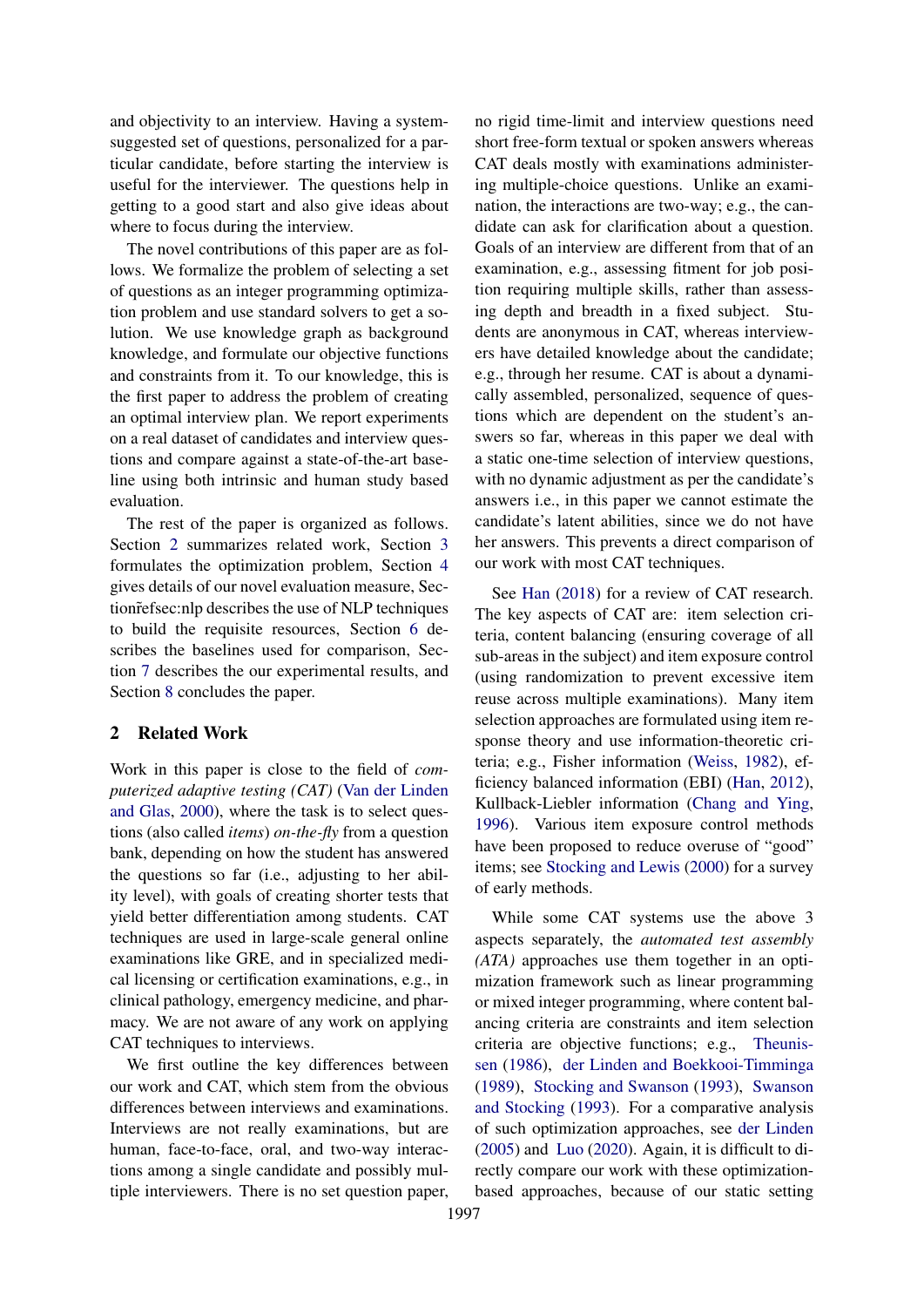in interviews where no answers are available to estimate candidate proficiency (unlike CAT). In most CAT approaches, the information available for each item is rather limited: subject, sub-area, difficulty level, discrimination level etc. We have used knowledge graphs to create a semantically rich and detailed characterization of questions in terms of concepts. Our optimization formulation uses the knowledge graph to generate novel constraints (including content balancing) and objective functions for item selection.

CAT algorithms cannot be directly used as baselines, because (i) they output an ordered *sequence* of questions (we output an unordered *set* of questions); and (ii) they need candidate answers, which are not available to us.

DuerQuiz [\(Qin et al.,](#page-9-11) [2019\)](#page-9-11) starts from job descriptions and resumes of candidates, and considers the problem of recommending a set of questions using a skill graph. It uses knowledge of resumes of candidates who have been hired in the past. It additionally considers the task of extracting skills from resumes and job descriptions, and construction of the skill graph, which are not our primary focus. For the actual task of question selection for a specific resume, DuerQuiz initializes weights of concepts based on the job description, historical resumes and the focus resume, and then dissipates those weights over descendant concepts in the skill graph. Finally, the weights determine the number of questions selected from a concept. It does not consider the notion of question difficulty, or relations between questions.

## <span id="page-2-0"></span>3 Problem Formulation

For concreteness, in this paper we focus on candidates in the IT domain. We start by noting that an interviewer asks different *types* of questions. Technical questions explore the breadth and depth of the candidate's understanding of a particular technical skill. Other than technical questions, interviewers also ask *techno-experience questions* (e.g. about skills in projects), *methodological questions*, *behavioural questions*, among others. For concreteness, in this paper we focus only on technical questions about skills in the IT domain. We focus on entry-level candidates (freshers or those with less than 1 year experience), because for more experienced candidates the interviewers tend to move quickly to technoexperience questions. We also assume the ques-

<span id="page-2-1"></span>
$$
\begin{aligned}\n\text{maximize} \quad & f_1: \sum_{i=1} x_i \cdot |\psi(q_i)| + \\
& f_2: \sum_{i=1}^{|Q|} \sum_{j>i}^{|Q|} x_i \cdot x_j \cdot is\_qgraph\_edge(q_i, q_j) + \\
& f_3: \sum_{i=1}^{|Q|} \sum_{j>i}^{|Q|} x_i \cdot x_j \cdot \neg is\_qgraph\_path(q_i, q_j) + \\
& f_4: \sum_{i=1}^{|Q|} x_i \cdot (\psi(q_i) \cap \Phi(W_R) \neq \emptyset) + \\
& f_5: \sum_{i=1}^{|Q|} x_i \cdot (\psi(q_i) \cap \Phi(W_J) \neq \emptyset) \\
\text{such that} \quad & C1: \sum_{i=1}^{|Q|} x_i \cdot T_{\delta(q_i)}(q_i) \leq T \\
& C2(k): \sum_{i=1}^{|Q|} x_i \cdot (\delta(q_i) == k) \leq (m_k \cdot (\sum_{i=1}^{|Q|} x_i)) \\
& C5: \sum_{i=1}^{|Q|} x_i \cdot \delta(q_i) \geq h_0 \cdot \sum_{i=1}^{|Q|} x_i\n\end{aligned}
$$

 $|Q|$ 

Figure 1: The integer programming problem

tions are such that they require short answers, typically containing up to 5-6 sentences.

Given a candidate resume  $R$ , a technical skill  $s$ , and a question bank  $QB_s$  about that skill, the task we address is: how to select the "best" questions from  $QB_s$ , which maximize some objective functions and meet the required constraints? The questions need to selected from  $QB_s$  and need to be highly *personalized* for the candidate in the sense that they should be closely related to the candidate's background mentioned in R. The complete optimization formulation is given in Fig. [1.](#page-2-1)

We use the term *skill* to refer to a broad technical area; examples: Python, Machine\_Learning, Algorithms, Networking etc. Let s denote a given skill. Let  $C_s$  (or just C if the skill is clear) be a set of *concepts* related to a given skill. Relationships such as IS-A, HAS-A (inverse of IS-PART-OF) hold between pairs of concepts; e.g., array IS-A data\_structure and class HAS-A method. We represent the concepts in a particular skill and their inter-relationships as a *knowledge graph*  $G = (C, E, \eta)$ , where the vertices are concepts,  $E$  is the set of directed edges linking pairs of con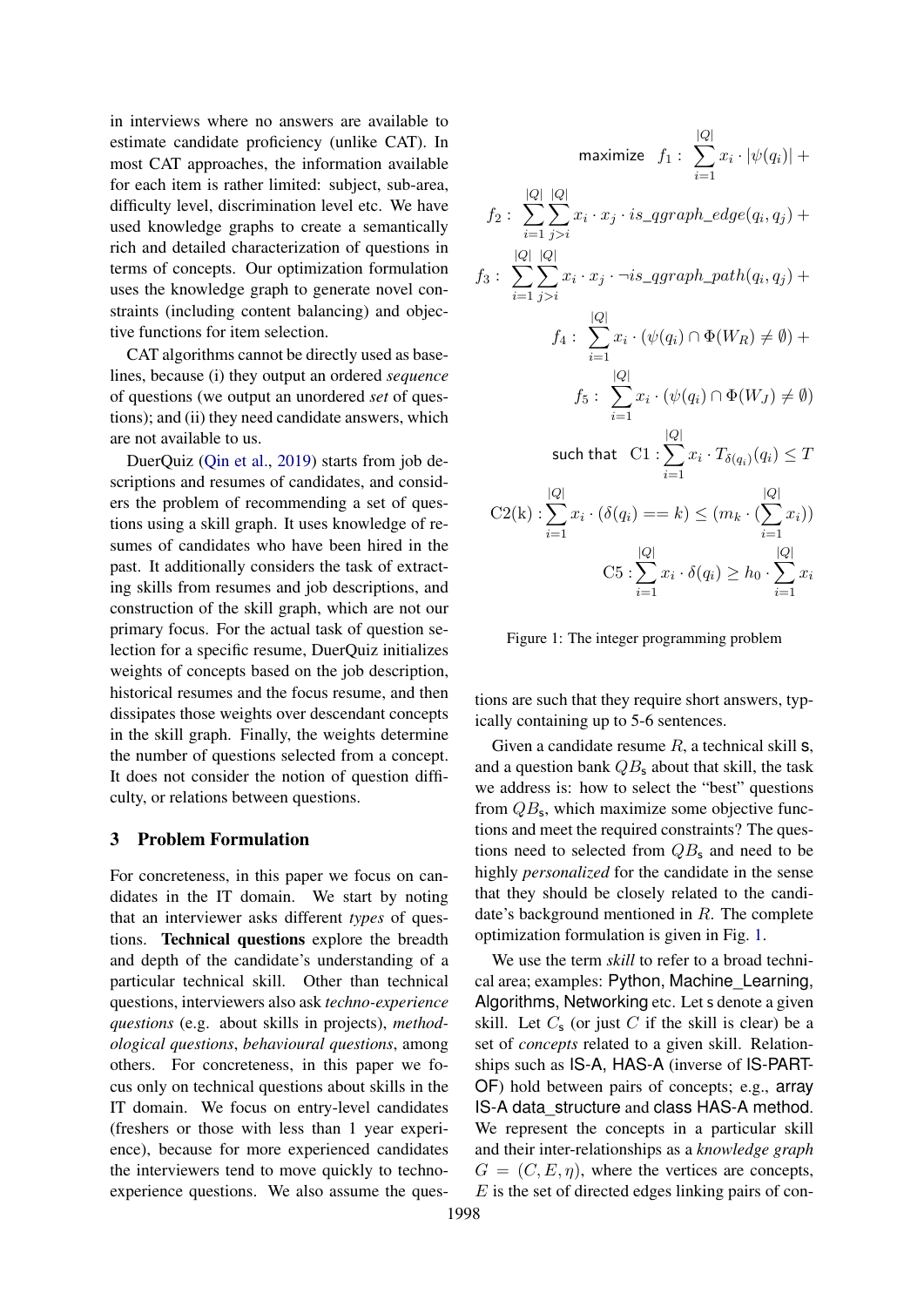cepts, and  $\eta : E \rightarrow REL$  is the edge labeling function that associates a relationship name with every edge. Fig. [3](#page-4-0) shows a small part of a concept graph for the skill Python; here, each vertex corresponds to a concept, the edges show relationships between concepts and the edge label is shown on each arrow.

*Neighbourhood* of a concept  $u \in C$ , denoted  $\phi(u)$ , is the set of concepts directly connected to  $u$  in the knowledge graph, along with  $u$  itself. For simplicity, we ignore the edge direction and edge label when computing  $\phi(u)$ . Example:  $\phi(11) = \{4, 11, 12, 15\}$ . *Neighbourhood* of a set of concepts  $B = \{u_1, \ldots, u_k\}$  is the union of their neighbourhoods:  $\Phi(B) = \phi(u_1) \cup \ldots \cup \phi(u_k)$ .

We assume we have a question bank, which is a set of questions about a particular skill, along with some other information with each question. Formally, a *question bank* for a skill **s** is  $QB_s =$  $(Q, \delta, \lambda)$ , where Q is a set of questions about **s**, the function  $\delta(q)$  associates a *difficulty level* with every question  $q \in Q$ , and the function  $\lambda(q)$  associates a non-empty subset of concepts with every question  $q \in Q$ .<sup>[3](#page-3-0)</sup> A *difficulty level* is 0 (easy), 1 (medium), 2 (hard); a more nuanced scale can be easily incorporated. Fig. [2](#page-4-1) shows a small question bank containing 13 questions for the skill Python; it also shows the difficulty level and the subset of concepts (from the knowledge graph of Fig. [3\)](#page-4-0) associated with each question. In order to prevent the same subset of questions being identified by our solution for very similar resumes, we could either shuffle the questions in  $Q$ , or use only a random subset of Q as input.

*Coverage* of a question q, denoted  $\psi(q)$ , is the set of concepts  $\lambda(q)$  associated with q, along with the concepts at 1-hop from each concept in  $\lambda(q)$ . For simplicity, we ignore the edge direction and edge label when computing  $\psi(q)$ . Example:  $\psi(q_2) = \{20, 21, 17, 24\}$ . Let  $x_i, 1 \leq i \leq |Q|$ be the set of Boolean variables, where if  $x_i = 1$ the question  $q_i$  is included in a set of questions, and not included if  $x_i = 0$ . Then the first term  $f_1$ in our objective function selects a set of questions which has the maximum coverage.

Different candidates can take different amounts of time  $T(q)$  for answering any particular question  $q$  in the QB. This time is candidate specific and unknown *a priori*. We have a simple model to accommodate this time: a candidate takes time  $T_i(q)$  minutes to answer a question q having difficulty level  $\delta(q) = i$ ; for concreteness, we assume  $T_0(q) = 1, T_1(q) = 2, T_2(q) = 3.$  This simplified model predicts the same time, for all candidates, for all questions having a particular difficulty level; a more nuanced approach would be, for example, to learn the time distribution from data of past interviews. Interviewers often have an informal time-limit (*budget*) T on the time to spend on a particular skill. So we have constraint C1: the total estimated time taken to answer the selected questions must be at most T.

In order to prevent selection of only easy questions, we introduce constraints  ${C2(i)}$  for  $j \in {0, 1, 2}$  that force a more equitable userspecified distribution of difficulty levels in selected questions. The user-specified constants  $0 \leq$  $m_0, m_1, m_2 \leq 1, m_0 + m_1 + m_2 = 1$  give control to the user to generate questions that "suit" a particular "style"; e.g., setting  $m_0 = 0.2, m_1 =$  $0.2, m_2 = 0.6$  will tend to select more hard questions.

Questions asked in an interview are often related to another question, indicating exploration of the depth of a candidate's knowledge. Given a set of questions  $A = \{q_1, \ldots, q_k\}$ , we define a *question graph*  $G_A$ , whose vertices are the questions in A and two questions  $q_i, q_j$  have an undirected edge if  $\lambda(q_i) \cap \lambda(q_j) \neq \emptyset$ . In general,  $G_A$ may be a disconnected graph. A path of length 1 or more indicates a sequence of inter-related questions. Fig. [4](#page-5-1) shows the question graph for the questions in Fig. [2.](#page-4-1) A path P in a graph is a *longest path* (or *chain*) if P is not a sub-path of any other path in the graph. Now we have another term  $f_2$  in our objective function: maximize the sum of the lengths of all longest paths in  $G_A$ . Since this is computationally expensive, we can use as an approximation the number of edges in  $G_A$ , since an edge indicates a *sequence* of two questions. Note that this term has a quadratic form, which can be easily linearized taking advantage of the fact that the decision variables are all binary (we omit this reformulation).

Questions asked in an interview are often unrelated to another question, indicating exploration of the breadth of a candidate's knowledge. We define two questions  $q_i, q_j$  as *unrelated* if there is no path between them in  $G_A$  i.e.,  $q_i$  is unreachable from  $q_i$  and vice versa. Analogously, we define

<span id="page-3-0"></span><sup>&</sup>lt;sup>3</sup>A more realistic setting would associate an ordered sequence of concepts with a question, ranked in terms of the decreasing relevance of the concepts to the question.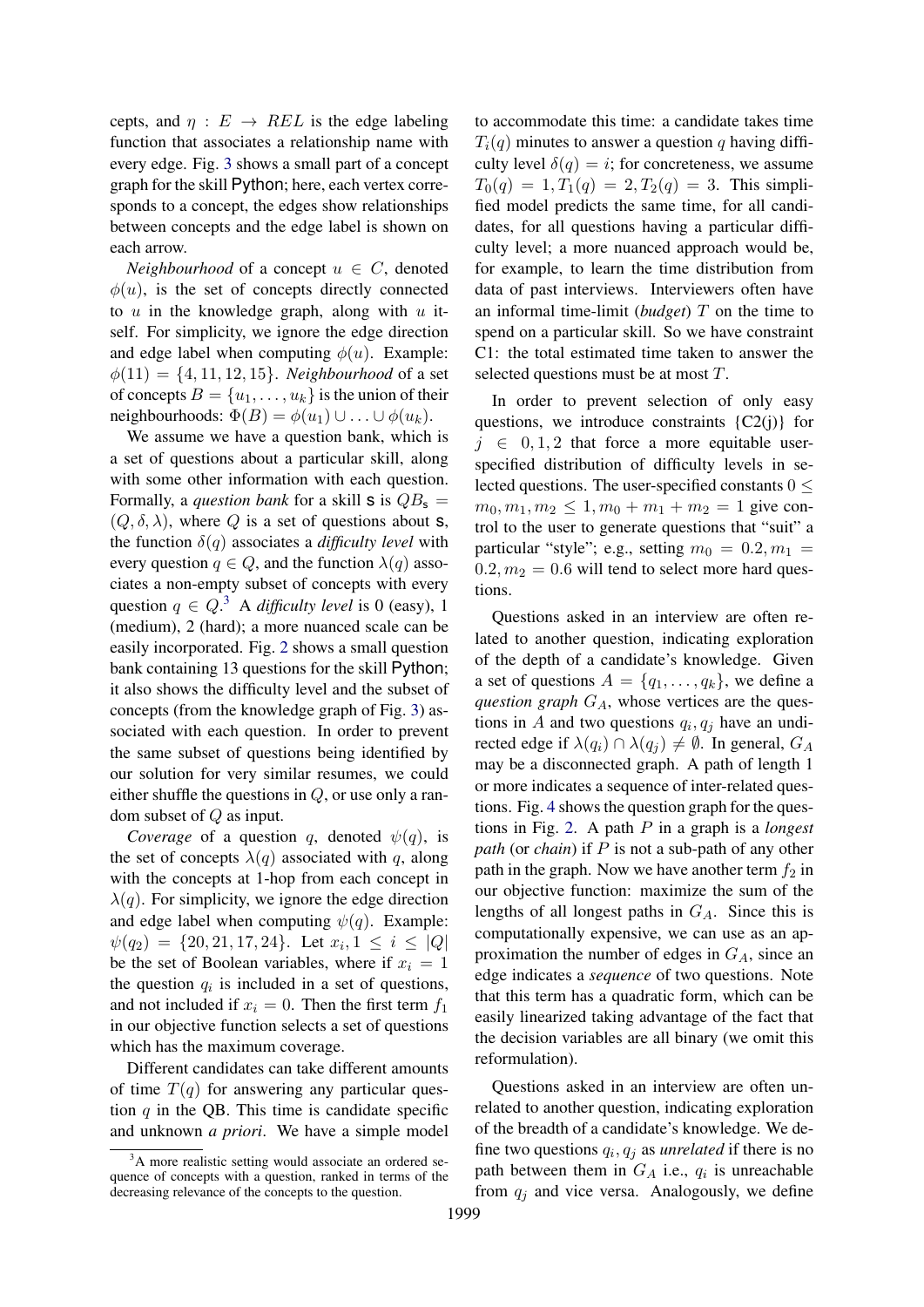two paths  $P_1$ ,  $P_2$  in  $G_A$  as *unrelated* if no vertex in  $P_2$  is reachable from any vertex in  $P_1$  and vice versa. Now we have another term  $f_3$ : maximize the number of pairs of paths which are unrelated. Since this is computationally expensive, we can use as an approximation the number of pairs of vertices which are unreachable via paths from each other. Note that this objective also has the quadratic form, which we linearize.

An interview often includes questions about concepts related to a given skill which are mentioned in the candidate's resume R. Let  $W_R =$  $\{w_1, w_2, \ldots, w_\ell\}$  denote the  $\ell$  concepts mentioned in the candidate's resume; e.g., in the descriptions of her jobs, projects, trainings etc. A reasonable interview must include questions related to as many concepts in the neighbourhood of  $W_R$  as possible, giving us another objective function term  $f_4$ . We can further refine this objective to specifically consider questions *directly* related to  $W_R$ , giving us an additional term  $f_4^d$ , with  $W_R$ instead of  $\Phi(W_R)$  and  $\lambda(q)$  instead of  $\psi(q)$ . We could refine this even further, if we could estimate from the resume that the candidate has different proficiency levels in different concepts; e.g., if a candidate has worked in Flash in 1 project of 3 months and in numpy in two projects for 11 months, then she is clearly stronger in numpy than in Flash.

Analogously, let  $W_J$  denote the set of concepts relevant to a given job description for which the candidate is being interviewed. A reasonable interview must include questions related to as many concepts in the neighborhood  $W_J$  as possible, giving us term  $f_5$ . As for  $f_4$ , here as well we consider a *direct* version  $f_5^d$ , with  $W_J$  replacing  $\Phi(W_J)$  and  $\lambda(q)$  replacing  $\psi(q)$ .

Suppose we have some idea of the proficiency level  $\eta(s)$  that a particular candidate has in a given skill s. This estimate could be generated from the information in the resume (projects, tasks, trainings) or from other sources, such as the scores in a prior written test. Suppose the estimated proficiency level in a skill is an integer from 0 (does not know) to 4 (expert). We should take this input into account in order to adjust the difficulty level of selected questions; e.g., a candidate with proficiency level  $\eta(s) = 3$  should be asked fairly difficult questions. This gives us constraint C5, which says that the average difficulty level of selected questions should be above a user-specified

- <span id="page-4-1"></span> $\mathbf{1}$ What is the difference between list and tuple in Python? 0 {20 22}
- $\overline{2}$ What is the difference between an array and a list in Python? 1 (20 21)
- What is a dictionary in Python? 1 {23}  $\overline{3}$  $\overline{a}$ How do you implement a 2D array in Python? 1 {24}
- How are exceptions handled in Python code? 1 {12 16} 5.
- $\mathbf{r}$ How does Python support encapsulation? 0 {2}
- What facilities does Python have for data abstraction? 1 {3}  $\overline{7}$
- What is init in Python?  $0\{15\,12\}$ 8.
- What is a module in Python? 0 {9} 9.
- What is pickling and unpickling in Python? 1 {18}  $10<sup>10</sup>$
- 11. How does one share global variables across modules in a Python program? 2 {7 9 12}
- 12. Explain what is Flask and what are its benefits. 2 {10}
- 13. How do you use Flask to create a database table? 2 {10 13 14}

Figure 2: A small question bank for the skill Python.

<span id="page-4-0"></span>

Figure 3: A knowledge (sub)graph for skill Python.

constant  $h_0$ , which can be derived from the proficiency level  $\eta(s)$  of the candidate in skill s.

We normalize the terms in the objective function so that these take values in  $[0, 1]$ . Further, we take a weighted sum (instead of the plain sum) of the terms:  $w_1 \cdot f_1 + \ldots + w_5 \cdot f_5$ , where  $w_1, \ldots, w_4, w_4^d, w_5, w_5^d$  are user-given positive real weights. The weights will allow the interviewer to change the relative importance of the terms.

Interview Plans for a Set of Candidates: The optimization program discussed so far is useful to generate an interview plan for one particular candidate. However, in many situations (such as campus interviews), there is a sequence of interviews for multiple candidates and the system is required to generate a system plan for each of them. There are additional constraints on the set of interview plans generated in such a situation. For example, the repetition of questions across multiple candidates should be minimized i.e., different candidates (even those having a similar background) should by-and-large get different sets of questions.

Let  $N_0$  denote the number of candidates to be interviewed in the current campaign. We assume that a single question bank  $QB_s$  for skill  $s$  (or, just  $Q$  for simplicity) will be used to se-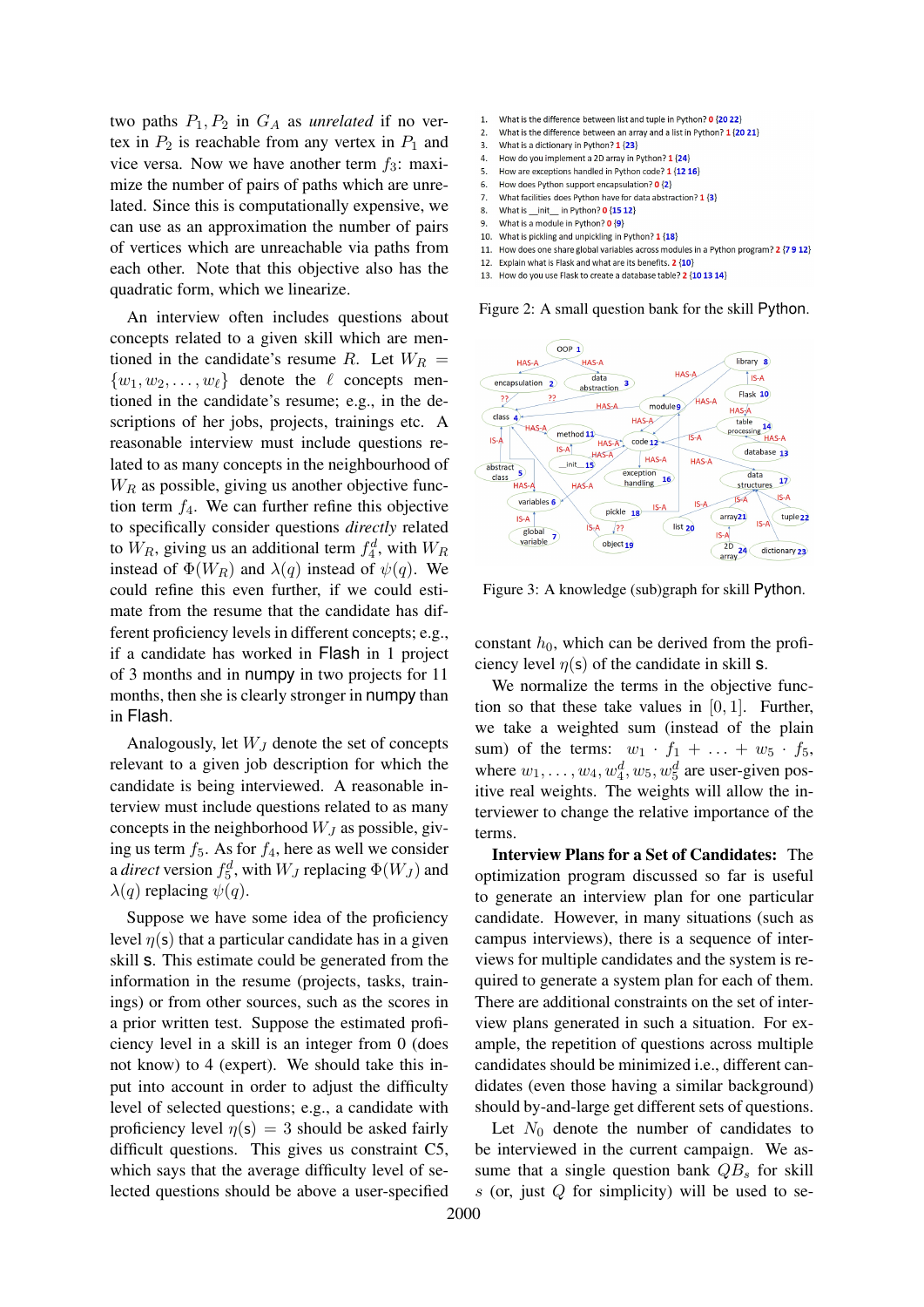<span id="page-5-1"></span>

Figure 4: Question graph for the example questions.

lect questions for each of the  $N_0$  candidates. Let gen\_interview\_plan denote the above optimization program for selecting questions for a given candidate. Output of this program is a Boolean vector sol, where  $sol(i) = 1$  if question  $q_i \in Q$  is to be included in the interview plan for the given candidate; 0 otherwise. We extend our earlier definition of a question bank by adding another property for each question viz., *novelty count*  $\beta(q_i)$ , which is the  $N_0$  – count $(q_i)$ , with count $(q_i)$  being number of times the question  $q_i \in Q$  has been used so far. Initially count $(q_i) = 0$  and  $\beta(q_i) = N_0$  for each question in Q. We sequentially call gen\_interview\_plan for each of the  $N_0$ candidates and use the output Boolean vector sol to increment  $\beta(q_i)$  for each question in  $Q$ ; see algorithm gen\_interview\_plan\_set.

input : {R1, . . . , R<sup>N</sup><sup>0</sup> }, Q output: sol\_set sol\_set := ∅; foreach i *in* 1 . . . |Q| do β(qi) := N0; end foreach j *in* 1 . . . N<sup>0</sup> do sol := gen\_interview\_plan(R<sup>j</sup> , Q); sol\_set := sol\_set ∪ {(j, sol)}; foreach i *in* 1 . . . |Q| do β(qi) := β(qi) − sol(i); end end Algorithm 1: gen\_interview\_plan\_set

The optimization program gen interview plan is same as earlier, except that we have added a new term  $f_6$  to the objective function that maximizes the sum of novelty counts of the questions.

$$
f_6: \sum_{i=1}^{|Q|} x_i \cdot \beta(q_i) \tag{1}
$$

Again, we normalize this to ensure that the value is between 0 and 1. Note that the novelty counts are updated for all questions after each call to the optimization program.

Integer programming being an NP-Hard problem, exact solvers often take a lot of time. Instead, we resorted to the LP rounding approximation, where we relax the integer constraints  $x_i \in \{0, 1\}$ to  $x_i \in [0, 1]$  and used available LP solvers (CBC solver in python Pulp) to solve the resultant linear programming problem. Then we rounded the  $x_i$ values to  $\{0, 1\}$  using a threshold.

## <span id="page-5-0"></span>4 Intrinsic Evaluation

While we do use human experts to compare two sets of questions, here we propose an automated intrinsic evaluation method to judge the quality of the set of questions (e.g., selected by our optimization model, or by any baseline method discussed later) for a particular candidate, by comparing this set with the set of questions actually asked to this candidate in a real interview. Let  $A_i$  denote the set of actual questions asked to  $i$ -th candidate, ignoring the order of asking; we can get  $A_i$  from interview transcripts. Let  $Q_i$  be the set of questions recommended by some algorithm for the  $i$ -th candidate. In general,  $|A_i| \neq |Q_i|$ . We assume that both  $Q_i$  and  $A_i$  are about the given skill s.

Suppose we have a Boolean function  $is\_qsim$ (discussed shortly) that returns  $TRUE$  if two given questions are "highly similar" and  $FALSE$ otherwise. In *forward* evaluation, we compare each question  $q_i \in Q_i$  with questions in  $A_i$  and define a forward Boolean score such that  $b_f (q_i)$  = 1 is there is at least one question  $a_k \in A_i$  such that  $is\_qsim(q_i, a_k) = TRUE$  and 0 otherwise. The quality of  $Q_i$  is evaluated based on the number of questions in  $Q_i$  having score 1.

$$
qual_f(Q_i) = \frac{1}{|A_i|} \cdot \sum_{j=1}^{|Q_i|} b_f(q_j)
$$
 (2)

Enforcing an additional constraint that a question in  $A_i$  is "matched" to at most one question in  $Q_i$ , ensures that score  $qual_f(Q_i)$  is between 0 and 1.

In *backward* evaluation, we compare each question  $a_i \in A_i$  with questions in  $Q_i$  and define a backward Boolean score such that  $b_b(a_i) = 1$  if there is at least one question  $q_k \in Q_i$  such that  $is_qsim(q_k, a_j) = TRUE$  and 0 otherwise. The quality measure  $qual_b(A_i)$  is defined analogously.

It remains now to define is\_qsim. Several similarity measures have been designed in the literature for short text similarity. For efficiency, we consider a simple measure: two questions are sim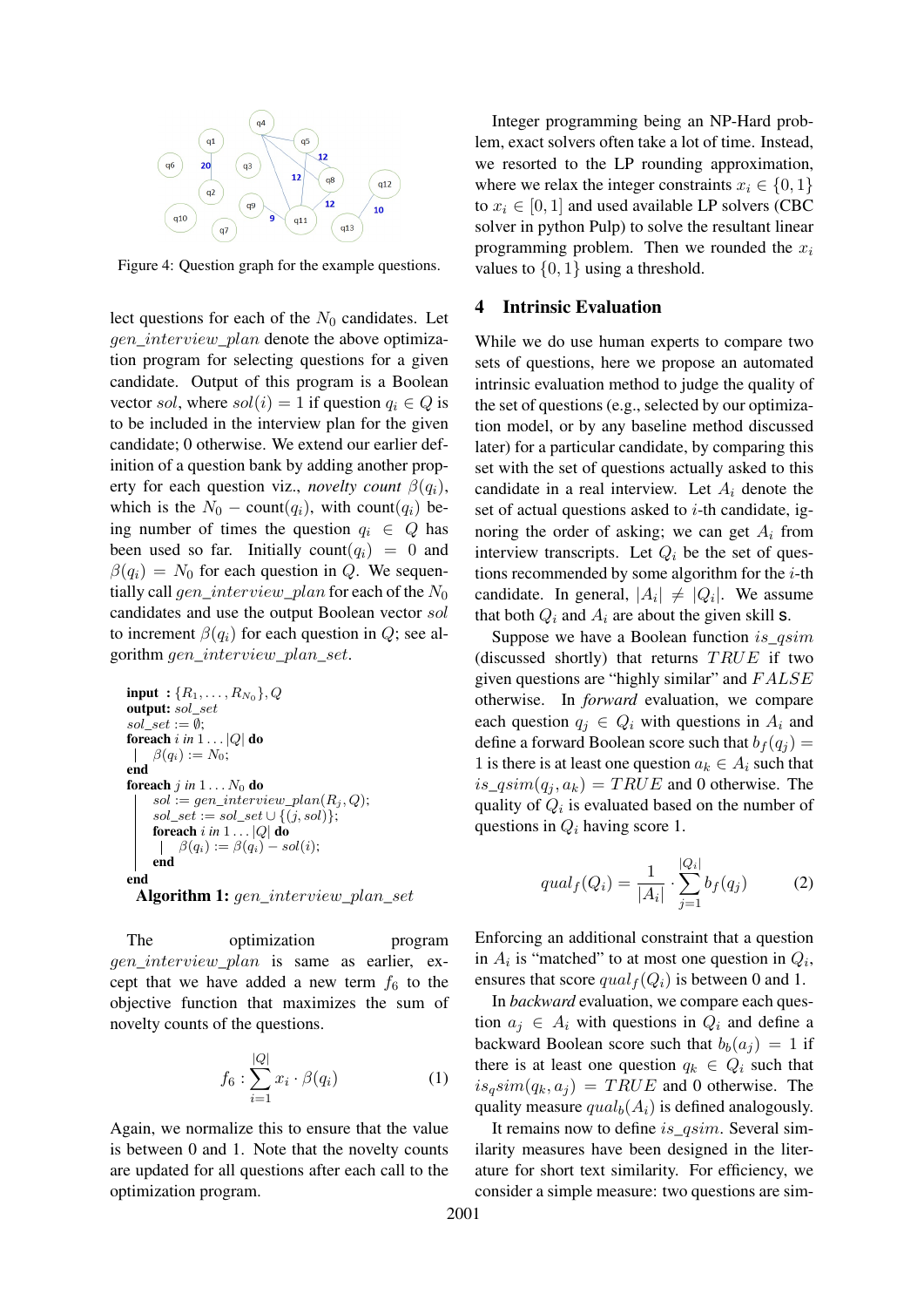ilar if their coverages share at least a required minimum number of concepts  $k_0$  (which is a userspecified constant):

<span id="page-6-1"></span>
$$
is\_qsim(q_i, q_j) = \begin{cases} T & \text{if } |\psi(q_i) \cap \psi(q_j)| \ge k_0 \\ F & \text{otherwise} \end{cases}
$$
 (3)

For example, questions 12 and 13 in Fig. [2](#page-4-1) are similar (i.e., is\_ $qsim(12, 13) = TRUE$ ), assuming  $k_0 = 3$ , since concepts 8, 10, 14 are common in  $\psi(12)$  and  $\psi(13)$ .

#### 5 NLP for Interview Resource Creation

While natural language processing does not play a direct role in the optimization formulation for the selection of interview questions, it is crucial for the creation of the prerequisite resources.

The first task is the annotation of questions to identify concepts. These concepts are used to determine question coverage and to construct the question graph based on their coverage. We also use these annotations to construct the knowledge graph for skills, as we explain below. There is a rich body of literature in both mention detection and named entity disambiguation [\(Ferragina](#page-8-5) [and Scaiella,](#page-8-5) [2012;](#page-8-5) [Ganea and Hofmann,](#page-9-12) [2017;](#page-9-12) [Sakor et al.,](#page-9-13) [2020\)](#page-9-13). Since we focus on skill-graphs which are largely sub-graphs of DBPedia, we use the publicly available APIs from TAGME [\(Ferrag](#page-8-5)[ina and Scaiella,](#page-8-5) [2012\)](#page-8-5). However, this resulted in two types of errors. Many mentions were annotated with concepts irrelevant for our skills. Secondly, many mentions relevant for our skills were left unannotated. We performed manual curation on the TAGME annotations to correct these two types of errors.

The second task is extraction of skills from resumes. We use an information extraction system called RINX [\(Pawar et al.,](#page-9-14) [2017\)](#page-9-14), which uses gazetteer-based, linguistic patterns based machine learning methods (e.g., CRF, BiLSTM) to extract mentions of various entity types and relations from resumes. For example, RINX extracts mentions of SKILL (e.g., Machine\_learning, Python, CONCEPT (e.g., Activation function, Maximum margin), ROLE (e.g., Developer, DBA, Test\_Engineer), TASK (e.g., Developed vendor master, Performance Tuning), among other entity types. The extracted skills are again annotated according to concepts by using TAGME, and manually curated to correct errors.

The next task is construction of the knowledge graph for different skills, based on the concept annotation of the questions and the extracted resume skills. This problem has not received enough attention in the computational linguistics community. We first identified a subgraph of DBPedia [\(Faralli et al.,](#page-8-6) [2018\)](#page-8-6) using the question concepts and the resume skill concepts as positive seeds. We then curated this knowledge graph manually to correct any errors.

The next task is assigning difficulty levels to questions. This problem has also received very little attention [\(Padó,](#page-9-15) [2017\)](#page-9-15). We use the following simple approach. Use any automatic answer extraction technique to extract an answer text A for q, from a suitable corpus like Wikipedia or a textbook. Let  $\lambda(A)$  be the set of concepts associated with A. The degree  $d(u)$  of a concept vertex u in the knowledge graph, ignoring edge directions, is a good approximation of the "complexity" of that concept; a concept is complex, if it is directly related to many other concepts. Thus the sum of the complexities of the individual concepts in the answer to a question is a good measure of the complexity of that question:  $\gamma(q) = \sum_{u \in \lambda(q)} d(u)$ . We can now write simple rules to assign a difficulty level to each question: if  $\gamma(q) \leq c_0$  then  $\delta(q) = 0$  else if  $c_0 < \gamma(q) \leq c_1$  then  $\delta(q) = 1$ else  $\delta(q) = 2$  (c<sub>0</sub>, c<sub>1</sub>, c<sub>2</sub> are user-specified constants). More complex approaches, such as applying machine learning to predict difficulty levels for questions, are possible.

Finally, we identify similar questions for our evaluation. The is\_qsim() function (Eqn[.3\)](#page-6-1) uses overlap between annotated concepts for simplicity. Clearly, there is a need for more sophisticated approaches, for example using paraphrase detection [\(Galbraith et al.,](#page-8-7) [2017\)](#page-8-7).

#### <span id="page-6-0"></span>6 Baselines

To compare against out integer programming approach (IP), we use the following baselines for selecting questions for a candidate having resume R:

- BR1: Select  $n_q$  questions randomly from  $QB_s$ , where  $n_q$  is same as the number of questions in the optimal plan.
- BR2: Let  $F_R(s)$  denote the set of concepts related to skill s mentioned in resume R. Select  $n_q$  questions randomly from  $QB_s$ , where coverage of each selected question  $q$  has at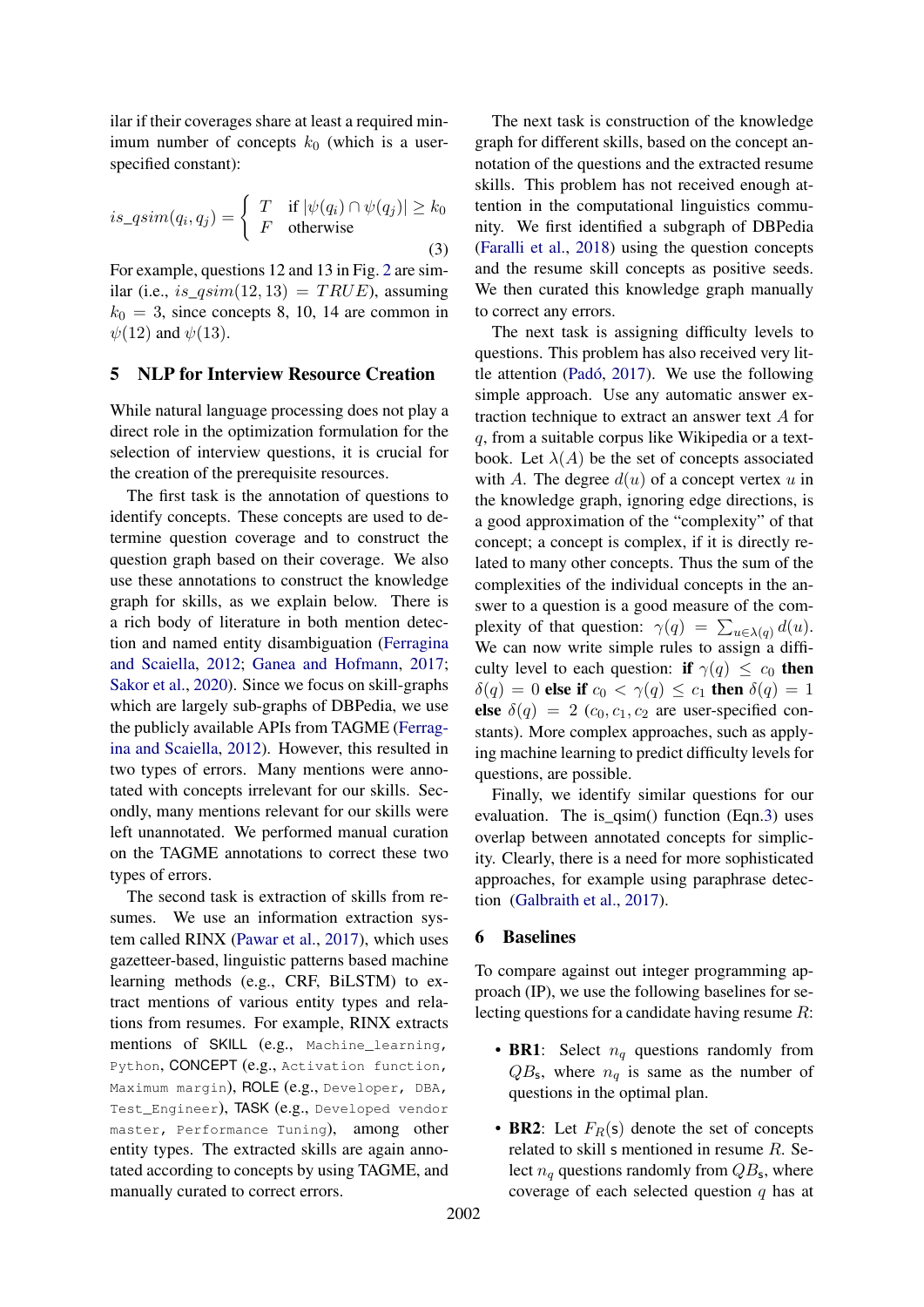least one concept common with the neighbourhood of the concept set  $F_R(s)$  i.e.,  $\psi(q) \cap$  $\Phi(F_R(\mathsf{s})) \neq \emptyset.$ 

- BR3: same as BR2, but ensures even distribution of question difficulty levels.
- DuerQuiz [\(Qin et al.,](#page-9-11) [2019\)](#page-9-11): discussed in Section [2.](#page-1-0) Since no implementation is publicly available, we implemented our own version of this baseline. Since we do not use historical resumes or skill graph edge labels in our framework, we adapted DuerQuiz in the best possible way for out setting. We ignore the terms corresponding to historical resumes in the weight assignment to concepts. We further approximate descendants of concepts as their direct neighbors in the skill graph, both for weight initialization and weight propagation.

For our MIP formulation, we use the following weights and hyper-parameters:  $w_1 = 100, w_2 =$ 100,  $w_3 = 100$ ,  $w_4 = 30$ ,  $w_4^d = 70$ ,  $w_5 = 30$ ,  $w_5^d = 70, m_0 = 0.3, m_1 = 0.4, m_2 = 0.3, h_0 =$ 0.9 and  $T = 45$ . These weights were not finetuned, aside for  $T$  for controlling the number of recommended question. For DuerQuiz, the paper does not recommend any thumb rule for setting hyper-parameters. We set the propagation weight  $\alpha_c = 0.85$  by hand-tuning on one resume, and the smoothing weight  $\beta_f = 0.001$ .

# <span id="page-7-0"></span>7 Experimental Results

In this section, we describe our dataset derived from real interviews, and the experiments that we conducted using this dataset. We report comparisons of our proposed approach (IP) against the baselines defined in Section [6](#page-6-0) using both actual interview questions and as well as an user-study for evaluation. We leave out BR2 and instead use its stronger version BR3.

All experiments were performed on an Ubuntu 18.04.5 LTS machine with 8-core Intel i7-8550U 1.80GHz processors, and 16 GB memory. For IP, generation of questions with 45min time budget (∼ 25 questions) takes 155 secs on average.

Dataset: We constructed a knowledge graph of 714 concepts and 903 edges (avg. degree 2.51) from Machine Learning and Deep Learning. Our question bank consists of 549 questions from these two skills. Each question is annotated with concepts from the knowledge graph (1.18 concepts per question on average). Finally, we use real resumes of 40 candidates (mostly fresh IT graduates) interviewed by our organization over the last year. We identify knowledge graph concepts associated with their resumes (4.7 concepts per resume on average). For 20 of these candidates, we also have the actual questions asked to them during their interviews. Of these, we consider only the questions related to our two topics of interest. The average number of questions per candidate is 5.05.

Intrinsic Evaluation on Real Interviews: In our first evaluation, we compared the set of suggested questions with the set of actually asked questions. Fig. [5](#page-8-8) shows a comparison of our optimization formulation with the three baselines, using the forward and backward quality measures (Section [4\)](#page-5-0).

As seen, our approach is clearly better than all three baselines in both evaluations and for different values of  $k_0$ . The differences are large for backward evaluation. The improvement against BR1 shows the importance of focusing on the resume, rather than randomly selecting questions related to the skill. The improvement against BR3 shows that just focusing on questions related to the resume is not enough. Finally, the improvement against DuerQuiz, which combines aspects of both BR1 and BR3, shows the importance of the additional terms in our objective function. Also, our analysis shows that DuerQuiz is poor at balancing between high-degree and low-degree concepts in the knowledge graph. Depending on the value of its dissipation hyper-parameter  $(\alpha_c)$ , it either transfers all the weight of high-degree concepts to their neighbors, or does not transfer any weight from low-degree concepts to their neighbors. IP's trade-off using different terms and their corresponding weights works much better.

We further note that BR1 and BR3 perform better than DuerQuiz in terms of forward evaluation, which indicates that these generate fewer irrelevant questions. On the other hand, DuerQuiz is better than these baselines in terms of backward evaluation. This indicates that the questions generated by these baselines are more heterogeneous and lack diversity when compared against DuerQuiz to cover all questions asked during a real interview. Note that IP outperforms DuerQuiz in both directions.

Human Evaluation: Our second evaluation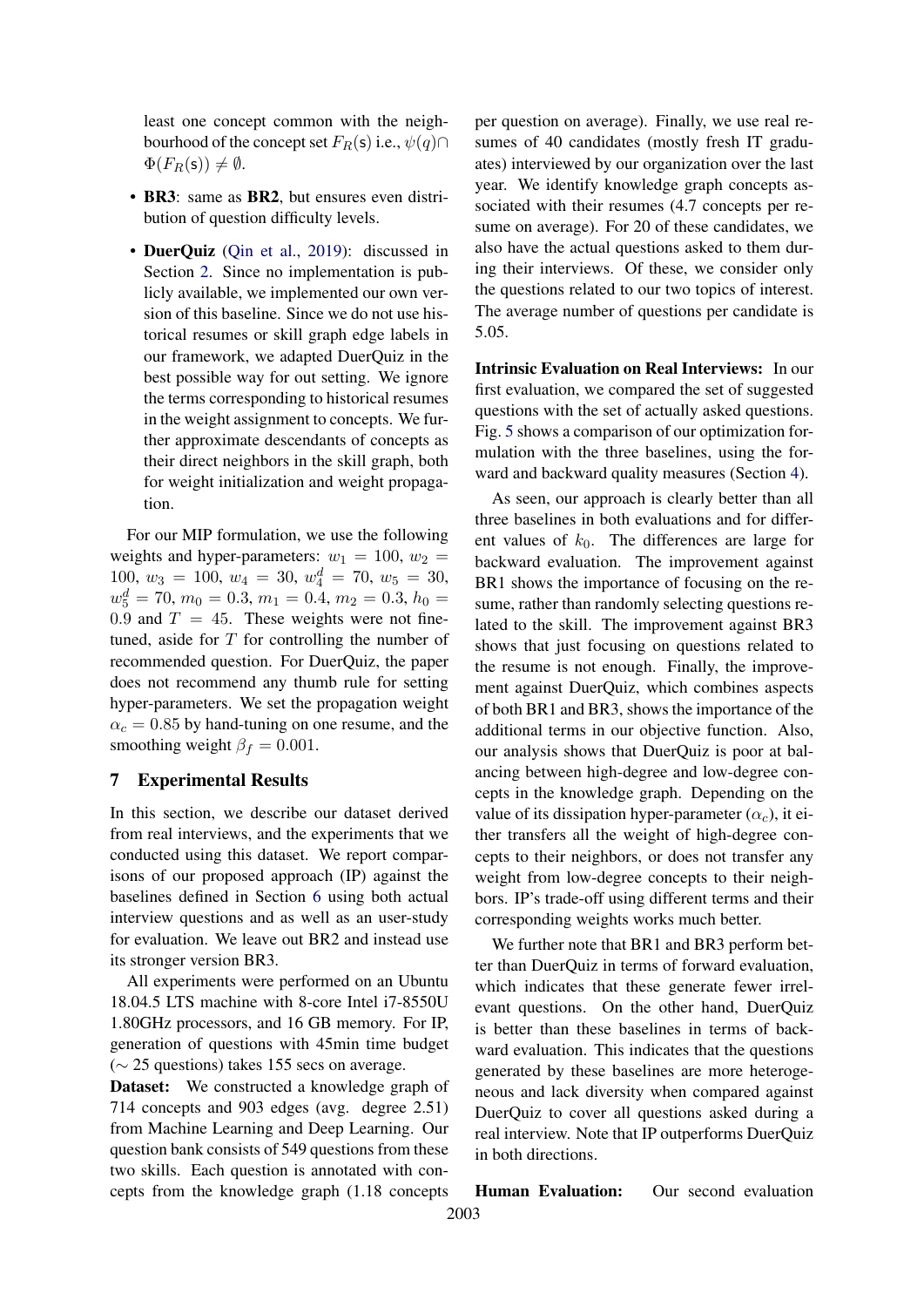<span id="page-8-8"></span>

Figure 5: Backward and forward intrinsic evaluations.

compares question sets generated using pairs of algorithms by 3 experienced human interviewers  $E_1, E_2, E_3$ . We have 3 pairs of algorithms to compare: (IP, BR1), (IP, BR3), (IP, DuerQuiz). Note that to reduce the load on the human evaluators, we did not invest in comparing the baselines with each other. We randomly assign one of these pairs to each of the  $N = 20$  candidates; e.g., 7 candidates got the pair (LP, BR1) and so forth. For each candidate, we generated two sets of questions, for the skill Machine Learning, using the algorithm pair assigned to it. Hiding the algorithm used to generate the question sets, we presented the two sets for the 20 candidates to each of the 3 experts, along with skills extracted from their resumes. For each candidate, each human expert gave a comparative ranking, indicating whether set 1 was better than set 2. We had not suggested any criterion for this comparison; each expert used her own intuition.

There were  $7 \times 3 = 21$  evaluations of (IP, BR1) pair, out of which IP "won" in 19. Using  $\chi^2$  test with 99.9% confidence, we reject the null hypothesis and accept that IP is better than BR1. Similarly, IP is better than BR3 in 14 out of 21 evaluations  $(\chi^2 85\%$  confidence). Unfortunately, IP is better than DuerQuiz in only 6 out of 21 evaluations. However, there was large disagreement among the experts in this case, and discussions showed that the experts' evaluation criteria were considerably simpler than the objective functions used in IP. For example, no expert considered the inter-linking of the questions in her evaluation, nor did they consider duplication of questions across different candidates as undesirable; but these are important factors in IP for choosing questions. In the future, we

intend to perform a larger expert study with a more nuanced evaluation which compares specific quality aspects of the question sets.

# <span id="page-8-1"></span>8 Conclusions and Further Work

We have proposed an interview assistant system to automatically select an optimal set of technical questions (from a question bank) personalized for a candidate. We formalized the problem of selecting a set of questions from question banks as an integer programming problem, with multiple terms in the objective functions and multiple constraints. We used knowledge graph as background knowledge, and used the candidate's resume to personalize the selection of questions. We proposed a novel intrinsic evaluation to compare a set of suggested questions with actually asked questions in real interviews. We also used expert human interviewers to comparatively evaluate our approach with a set of reasonable baselines. Our comparisons against state-of-the-art and ablated baselines show the usefulness of our proposed approach.

#### References

- <span id="page-8-2"></span>H.H. Chang and Z. Ying. 1996. A global information approach to computerized adaptive testing. *Applied Psychological Measurement*, 20:213–229.
- <span id="page-8-4"></span>W.J. Van der Linden. 2005. A comparison of itemselection methods for adaptive tests with content constraints. 42:283–302.
- <span id="page-8-3"></span>W.J. Van der Linden and E. Boekkooi-Timminga. 1989. A maximin model for IRT-based test design with practical constraints. *Psychometrika*, 54:237–248.
- <span id="page-8-0"></span>Evanthia Faliagka, Kostas Ramantas, Athanasios Tsakalidis, and Giannis Tzimas. 2012. Application of machine learning algorithms to an online recruitment system. In *Seventh International Conference on Internet and Web Applications and Services (ICIW 2012)*, pages 215–220.
- <span id="page-8-6"></span>S. Faralli, I. Finocchi, S. Ponzetto, and P. Velardi. 2018. Efficient pruning of large knowledge graphs. In *IJ-CAI*.
- <span id="page-8-5"></span>P. Ferragina and U. Scaiella. 2012. Fast and accurate annotation of short texts with wikipedia pages. *IEEE Software*, 29(01):70–75.
- <span id="page-8-7"></span>Byron Galbraith, Bhanu Pratap, and Daniel Shank. 2017. Talla at SemEval-2017 task 3: Identifying similar questions through paraphrase detection. In *Proceedings of the 11th International Workshop on Semantic Evaluation (SemEval-2017)*.